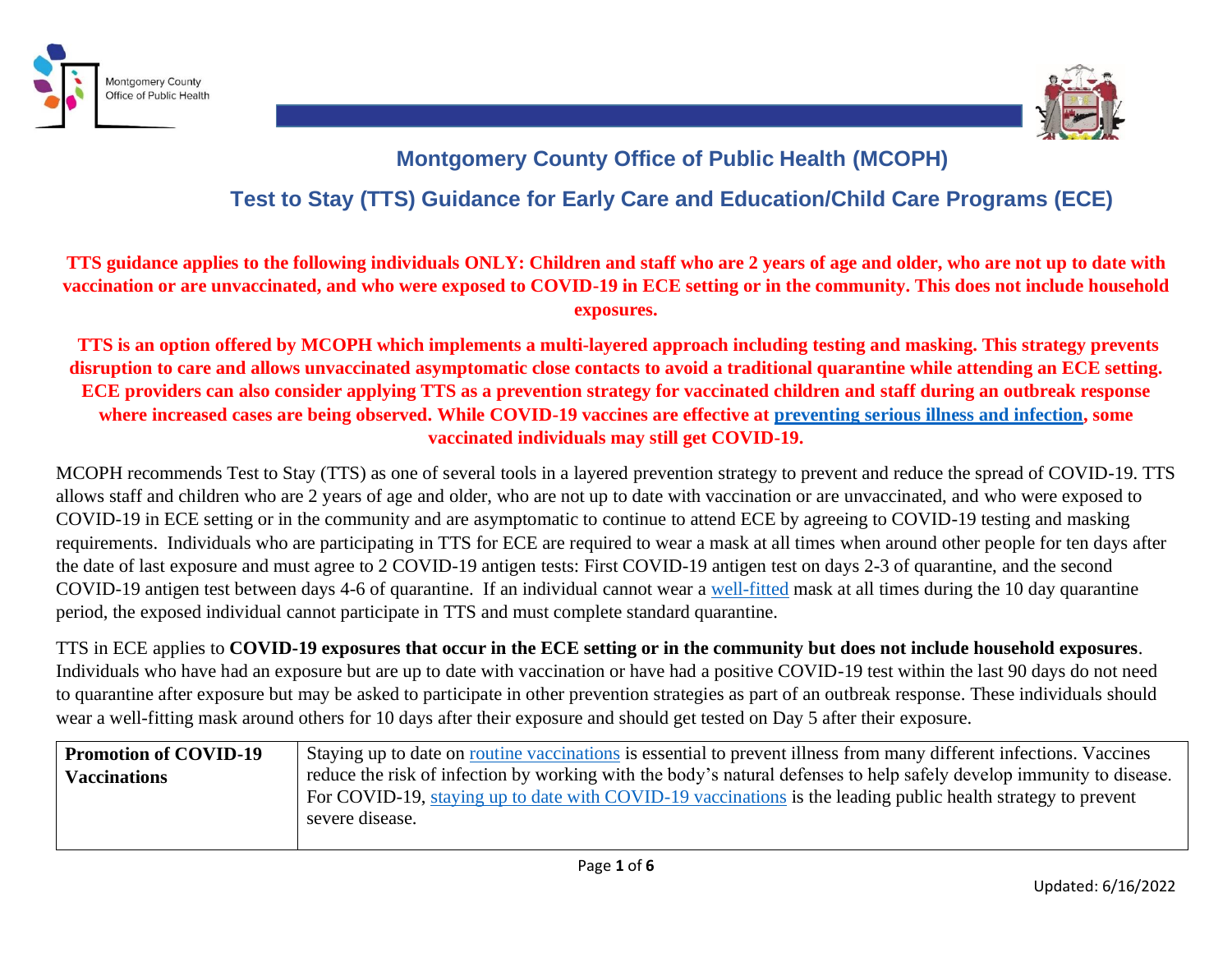|                                 | ECEs can promote vaccinations among teachers, staff, families, and eligible children by providing information        |
|---------------------------------|----------------------------------------------------------------------------------------------------------------------|
|                                 | about COVID-19 vaccination, encouraging vaccine trust and confidence, and establishing supportive policies and       |
|                                 | practices that make getting vaccinated as easy and convenient as possible.                                           |
| <b>Contact Tracing and Case</b> | Universal case investigation and contact tracing is not for individual cases of COVID-19. Case investigation and     |
| Investigation                   | contact tracing is required for all COVID-19 cases during a COVID-19 outbreak in the outbreak exposure setting. A    |
|                                 | COVID-19 outbreak defined below is 3 or more cases of COVID-19 among children and/or staff, without other            |
|                                 |                                                                                                                      |
|                                 | identified epidemiological linkages within 14 days, in a specific exposure setting. Individuals identified as close  |
|                                 | contacts can participate in the TTS program if they meet the eligibility requirements.                               |
| <b>Definitions</b>              | CDC Isolation and Quarantine Calculator: A tool to help determine how long individuals need to isolate,              |
|                                 | quarantine, or take other steps to prevent spreading COVID-19. Click Get Started                                     |
|                                 |                                                                                                                      |
|                                 | <b>Isolation:</b> Separation of an individual with confirmed or suspected COVID-19 infection from those who are not  |
|                                 | infected. MCOPH follows the requirements for isolation provided by CDC.                                              |
|                                 |                                                                                                                      |
|                                 | <b>Quarantine:</b> Quarantine is used to keep someone who might have been exposed to COVID-19 away from others.      |
|                                 | Quarantine helps prevent the spread of disease that can occur before a person experiences symptoms or knows if       |
|                                 | they are infected with the virus. Close contacts not participating in TTS should stay home, separate themselves from |
|                                 | others, and continue to monitor their health.                                                                        |
|                                 |                                                                                                                      |
|                                 | Following CDC guidance, MCOPH requires the following individuals to quarantine:                                      |
|                                 | Individuals who are not Up to Date on COVID-19 Vaccine                                                               |
|                                 | Individuals who have had a positive COVID-19 test within the last 90 days.                                           |
|                                 | For more information on when individuals are to date with COVID-19 vaccination, visit CDC Stay Up to Date with       |
|                                 | <b>Your Vaccines</b>                                                                                                 |
|                                 |                                                                                                                      |
|                                 | Up to Date on Vaccine: Up to date means a person has received all recommended COVID-19 vaccines, including           |
|                                 | any booster dose(s) when eligible.                                                                                   |
|                                 |                                                                                                                      |
|                                 | Household Exposure: A positive individual who lives in the same home as an exposed individual (i.e., roommate,       |
|                                 | significant other, family member) who exposes their household members to COVID-19 on an ongoing basis.               |
|                                 |                                                                                                                      |
|                                 |                                                                                                                      |
|                                 |                                                                                                                      |
|                                 |                                                                                                                      |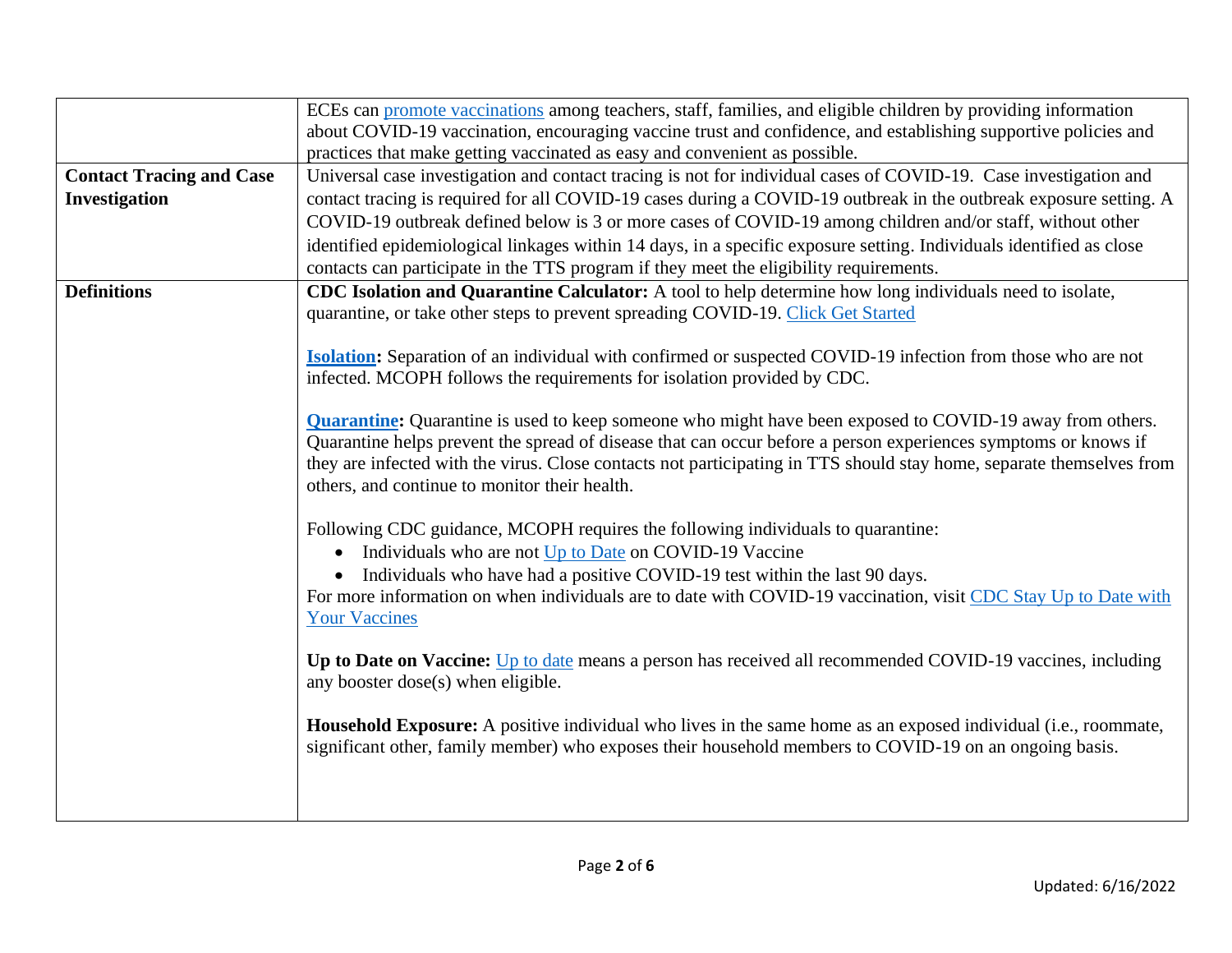|                                   | <b>COVID-19 Symptoms:</b> Those exhibiting the following symptoms are not eligible for TTS and should be excluded                                                                                                                                                                                                                                                                                                                                                                                                                                                                                                                                                                                                                                                                                                                            |                                                                                                         |
|-----------------------------------|----------------------------------------------------------------------------------------------------------------------------------------------------------------------------------------------------------------------------------------------------------------------------------------------------------------------------------------------------------------------------------------------------------------------------------------------------------------------------------------------------------------------------------------------------------------------------------------------------------------------------------------------------------------------------------------------------------------------------------------------------------------------------------------------------------------------------------------------|---------------------------------------------------------------------------------------------------------|
|                                   | for testing, and/or follow up with a health care provider:                                                                                                                                                                                                                                                                                                                                                                                                                                                                                                                                                                                                                                                                                                                                                                                   |                                                                                                         |
|                                   | Fever or chills<br>$\bullet$<br>Cough<br>Shortness of breath or difficulty breathing<br>Fatigue<br>Muscle or body aches<br>Headache                                                                                                                                                                                                                                                                                                                                                                                                                                                                                                                                                                                                                                                                                                          | New loss of taste or smell<br>Sore throat<br>Congestion or runny nose<br>Nausea or vomiting<br>Diarrhea |
|                                   | Asymptomatic: Producing or showing no symptoms. Asymptomatic individuals are eligible for TTS.<br>Close Contact: Individuals within 6 feet of a COVID-19 case for 15 consecutive minutes, regardless of masking.<br><b>Outbreak:</b> MCOPH defines an outbreak as 3 or more cases of COVID-19 among children and/or staff, without<br>other identified epidemiological linkages within 14 days, in a specific exposure setting. When an outbreak is<br>identified, childcare facilities are required to complete contact tracing to identify any close contacts to the positive<br>cases. During the time of outbreak response, facilities should reach out to MCOPH for additional guidance and<br>prevention strategies to decrease the risk of spread (e.g., masking, testing). Contact tracing is required during an<br>outbreak.        |                                                                                                         |
|                                   |                                                                                                                                                                                                                                                                                                                                                                                                                                                                                                                                                                                                                                                                                                                                                                                                                                              |                                                                                                         |
|                                   |                                                                                                                                                                                                                                                                                                                                                                                                                                                                                                                                                                                                                                                                                                                                                                                                                                              |                                                                                                         |
|                                   | <b>Exposure Setting:</b> A specific exposure setting can be defined as a classroom, core group, or cohort. Classroom staff<br>and/or children that combine or move around during the day to meet ratios should also be considered when<br>identifying close contacts and outbreaks.<br><i>Example</i> : Teacher A tested positive for COVID-19 and usually works in the Toddler 1 Room. That day,<br>Teacher A combined her Toddler 1 Class with the Toddler 2 Class to relieve staff at the end of the day and<br>continue to meet ratio. Due to the combination of classes, both the Toddler 1 and Toddler 2 rooms were<br>potentially exposed and contact tracing should occur for the <i>specified exposure setting</i> .<br><b>Testing Cadence:</b> A term used to describe the order or schedule in which testing should be completed. |                                                                                                         |
|                                   |                                                                                                                                                                                                                                                                                                                                                                                                                                                                                                                                                                                                                                                                                                                                                                                                                                              |                                                                                                         |
| <b>Children/Staff Eligibility</b> | Individual(s) identified as close contact to an individual who is diagnosed with COVID-19 in ECE or in the<br>$\bullet$                                                                                                                                                                                                                                                                                                                                                                                                                                                                                                                                                                                                                                                                                                                      |                                                                                                         |
| <b>Requirements</b>               | community. This <b>does not</b> include close contacts exposed to a household positive.                                                                                                                                                                                                                                                                                                                                                                                                                                                                                                                                                                                                                                                                                                                                                      |                                                                                                         |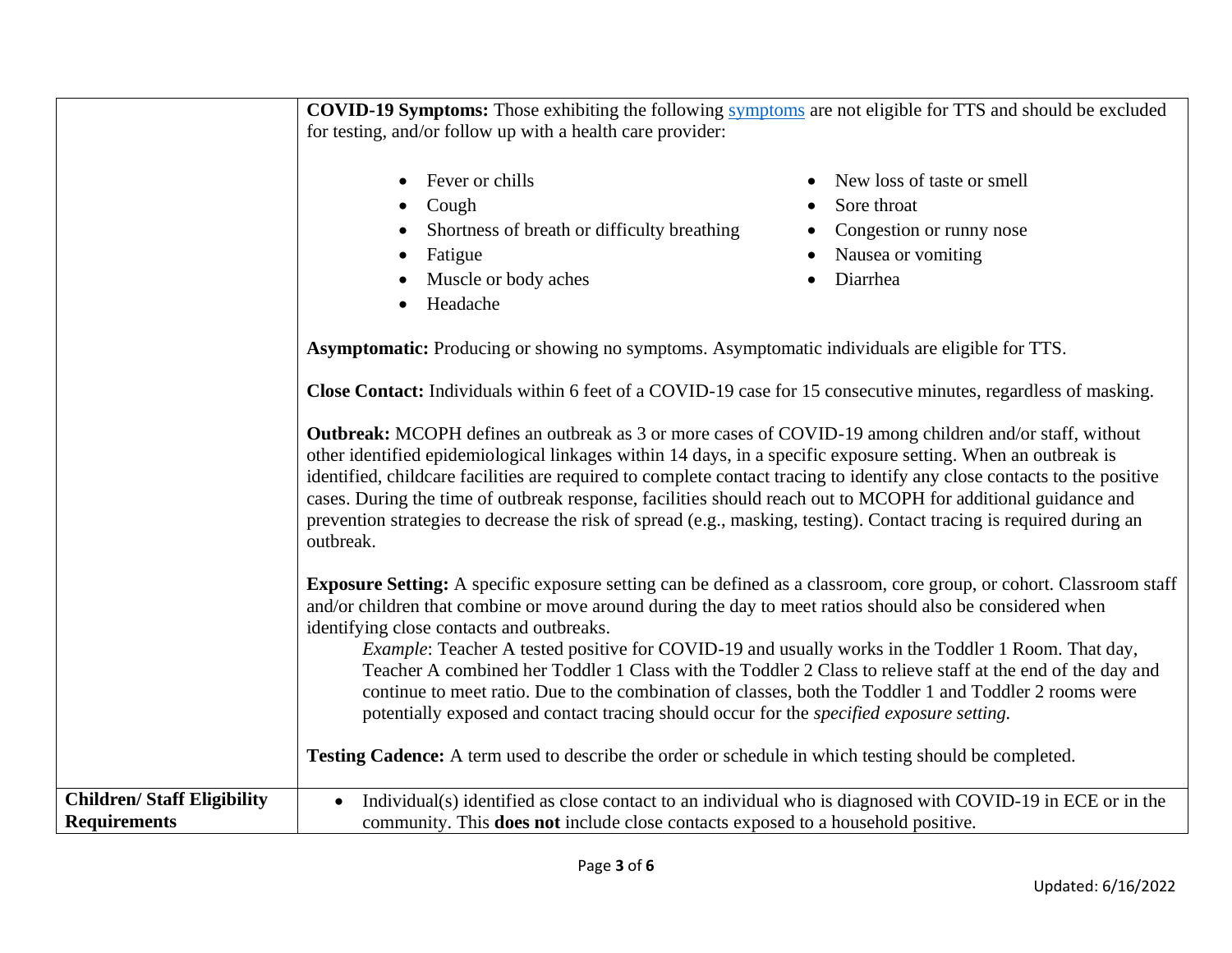|                                 | Individual(s) who meet the requirement for those who need to quarantine (see above).                                    |
|---------------------------------|-------------------------------------------------------------------------------------------------------------------------|
|                                 | Individual is asymptomatic (without any signs or symptoms of COVID-19).                                                 |
|                                 | Individual is 2 years of age or older.                                                                                  |
|                                 | Masks must be worn at all times around other people indoors and outdoors. An individual who has a mask                  |
|                                 | exemption or cannot mask consistently will not be eligible for TTS and will have to complete the traditional            |
|                                 | 10-day COVID-19 quarantine. For TTS a face shield is not acceptable.                                                    |
|                                 | o Masks may be removed during napping and eating, but 6 feet distancing should be observed where                        |
|                                 | feasible.                                                                                                               |
|                                 | The individual and/or the guardian consents to receive and participate in testing provided in accordance with           |
|                                 | TTS testing cadence.                                                                                                    |
| <b>COVID-19 Testing Cadence</b> | Individuals are required to participate in two COVID-19 antigen tests as part of TTS. The COVID-19 antigen tests        |
|                                 | must be completed in the presence of an appointed childcare facility staff member and should be administered by the     |
|                                 | parent or guardian.                                                                                                     |
|                                 | The first test must be administered between days 2 through 3 of quarantine/last exposure. The test needs to             |
|                                 | be completed prior to entry into the ECE facility.                                                                      |
|                                 | A second test must be administered between days 4 through 6 of quarantine/last exposure. The test needs to<br>$\bullet$ |
|                                 | be completed prior to entry into the ECE facility.                                                                      |
|                                 | If the childcare facility is not in session during the required testing period, the test should be obtained the next    |
|                                 | school day or prior to the end of quarantine (day 10).                                                                  |
|                                 |                                                                                                                         |
|                                 | It is up to the childcare facility to determine the logistics of testing. The facility may consider creating a testing  |
|                                 | schedule and procedure that works for their facility.                                                                   |
|                                 |                                                                                                                         |
|                                 | The individual will no longer be able to participate in TTS if the individual tests positive, becomes                   |
|                                 | symptomatic, or has household exposure. These individuals should immediately be sent home and follow                    |
|                                 | isolation and quarantine guidelines.                                                                                    |
|                                 |                                                                                                                         |
|                                 | At home antigen testing can be used for individuals participating in TTS, but may not be permitted for other            |
|                                 | testing requirements set forth by licensing and certification agencies (I.e., return after isolation, or return         |
|                                 | after exhibiting COVID-19 symptoms).                                                                                    |
|                                 |                                                                                                                         |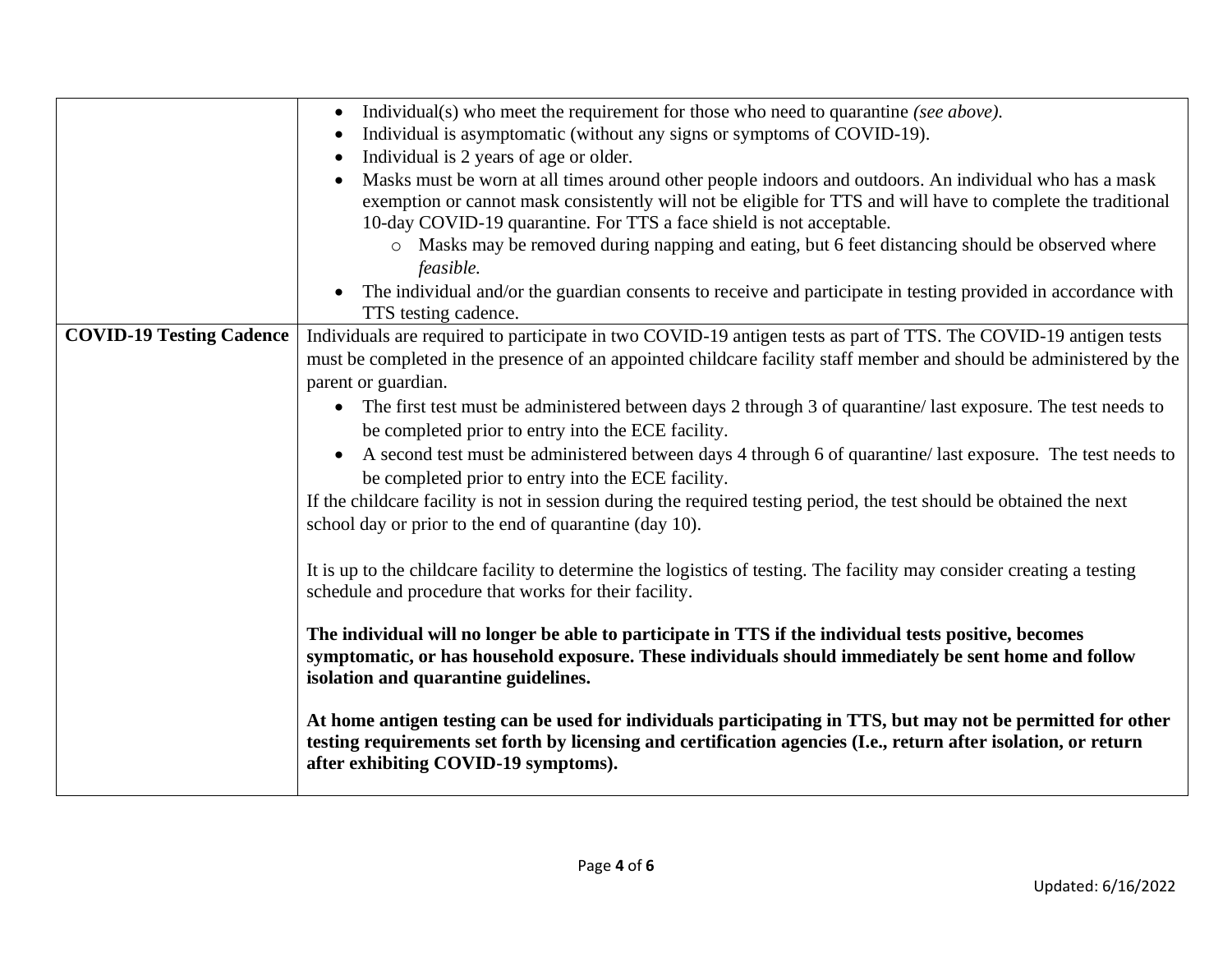| <b>Consistent and Correct</b><br><b>Masking Use</b> | Masks must be worn at all times around other people, even while participating in extracurricular activities and<br>outdoors. If masks <b>cannot</b> be worn, the individual(s) cannot participate in activities for ten days from the last day of<br>exposure.                                             |
|-----------------------------------------------------|------------------------------------------------------------------------------------------------------------------------------------------------------------------------------------------------------------------------------------------------------------------------------------------------------------|
|                                                     | Masks can be removed briefly for napping, eating, and drinking. When masks are removed, 6 feet of physical<br>distancing should be observed when <i>feasible</i> .                                                                                                                                         |
|                                                     | • The strategy of napping head-to-toe can be used for those participating in TTS.                                                                                                                                                                                                                          |
|                                                     | Individuals under TTS should not participate in activities where the mask can get wet.<br>• i.e., water play, swimming                                                                                                                                                                                     |
|                                                     | For additional masking guidance visit CDC Mask Guidance.                                                                                                                                                                                                                                                   |
| <b>Enhanced Symptom</b>                             | Increase active symptom screening for individuals participating in TTS by the childcare facility and                                                                                                                                                                                                       |
| <b>Screening</b>                                    | parents/guardians. The facility must complete a symptom check for those participating in TTS prior to entry into the                                                                                                                                                                                       |
|                                                     | building. Any symptom observed would exclude the individual from TTS. Staff are encouraged to continue<br>symptom monitoring throughout the day to identify if an individual develops signs of illness.                                                                                                    |
|                                                     |                                                                                                                                                                                                                                                                                                            |
|                                                     | If an individual in TTS develops COVID-like symptoms according to CDC's guidelines they should isolate                                                                                                                                                                                                     |
|                                                     | immediately. The individual will no longer be able to participate in TTS and should complete the standard isolation<br>to help support reducing the risk of transmission of COVID-19.                                                                                                                      |
| <b>Extra-Curricular Activities</b>                  | Masks must be worn at all times during extracurricular activities to participate in TTS. If masks cannot be worn                                                                                                                                                                                           |
|                                                     | during rigorous exertion activities, the exposed individual(s) cannot participate until ten days after the exposure.                                                                                                                                                                                       |
| <b>Quarantine Outside of the</b>                    | Individuals who participate in TTS are required to complete standard quarantine (as described above) outside of the                                                                                                                                                                                        |
| <b>ECE Setting</b>                                  | ECE setting. Individuals can stay in care and participate in extra-curricular activities through TTS.                                                                                                                                                                                                      |
| <b>Internal Tracking System</b>                     | All ECE should follow requirements for the case reporting to OCDEL, ELRC, and MCOPH. Childcare facilities                                                                                                                                                                                                  |
|                                                     | should be prepared to provide MCOPH with additional information pertaining to participants in the TTS program if<br>requested.                                                                                                                                                                             |
|                                                     | ECE programs can use the Test to Stay Tracking Spreadsheet for ECE Programs to track and manage Test to Stay<br>programs in ECE settings. MCOPH encourages ECE programs to use this tool while rolling out any new Test to<br>Stay Programs. MCOPH can request data collected using this tool at any time. |
|                                                     |                                                                                                                                                                                                                                                                                                            |